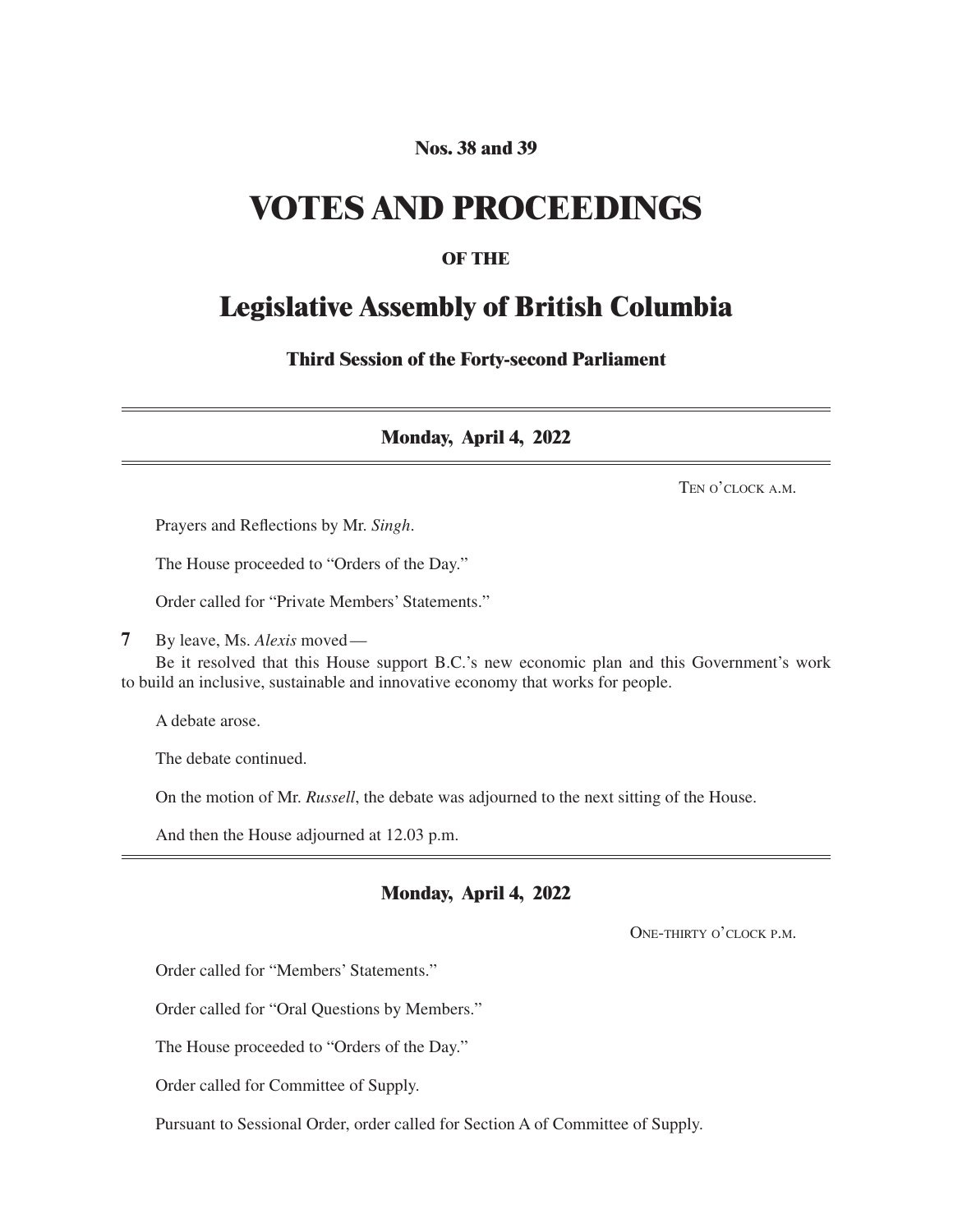**8** The Hon. *M. Farnworth* moved—

That the Select Standing Committee on Health be empowered to examine the urgent and ongoing illicit drug toxicity and overdose crisis, and in particular:

1. The increasing toxicity of illicit drug supplies in British Columbia, including but not limited to, trends in the patterns of use of illicit drugs, the illegal drug market, the role of organized crime, and the rapid increase in toxicity coinciding with the COVID-19 pandemic;

2. The systems and services guiding government responses to illicit drug supplies and toxicity deaths and injuries in Canada (federal, provincial, territorial and local) and other jurisdictions; and,

3. Relevant and recent reports, studies and examinations as the Committee deems appropriate.

That the Committee make recommendations with respect to:

1. Responding to the crisis with reforms and initiatives by the Province and local governments, including those which may require federal approval;

2. Continuing to build an evidence-based continuum of care that encompasses prevention, harm reduction, treatment, and recovery; and,

3. Expanding access to safer drug supplies, implementing decriminalization, and disrupting illicit toxic drug supplies.

That, in addition to the powers previously conferred upon Select Standing Committees of the House, the Select Standing Committee on Health be empowered to:

- a. appoint of its number one or more subcommittees and to refer to such subcommittees any of the matters referred to the Committee and to delegate to the subcommittees all or any of its powers except the power to report directly to the House;
- b. sit during a period in which the House is adjourned, during the recess after prorogation until the next following Session and during any sitting of the House;
- c. conduct consultations by any means the Committee considers appropriate;
- d. adjourn from place to place as may be convenient; and,
- e. retain personnel as required to assist the Committee.

That the Committee report to the House by November 2, 2022, and that during a period of adjournment, the Committee deposit its reports with the Clerk of the Legislative Assembly, and upon resumption of the sittings of the House, or in the next following Session, as the case may be, the Chair present all reports to the House.

#### Motion agreed to.

The House resumed the adjourned debate on the motion for second reading of Bill (No. 12) intituled *Property Law Amendment Act, 2022*.

The debate continued.

Mr. *Bernier* moved the following amendment—

That the motion for second reading of Bill (No. 12) intituled *Property Law Amendment Act, 2022* be amended by deleting all the words after "that" and substituting therefor the following: "Bill (No. 12) not be read a second time until after the Minister of Finance has laid before the Legislative Assembly the report from the BC Financial Services Authority that—as has been stated publicly by the Minister—will inform the use of the regulatory powers enabled by Bill (No. 12) and enable Members of the Legislative Assembly to better contemplate the impact, intent and effectiveness of the regulations contemplated by Bill (No. 12)."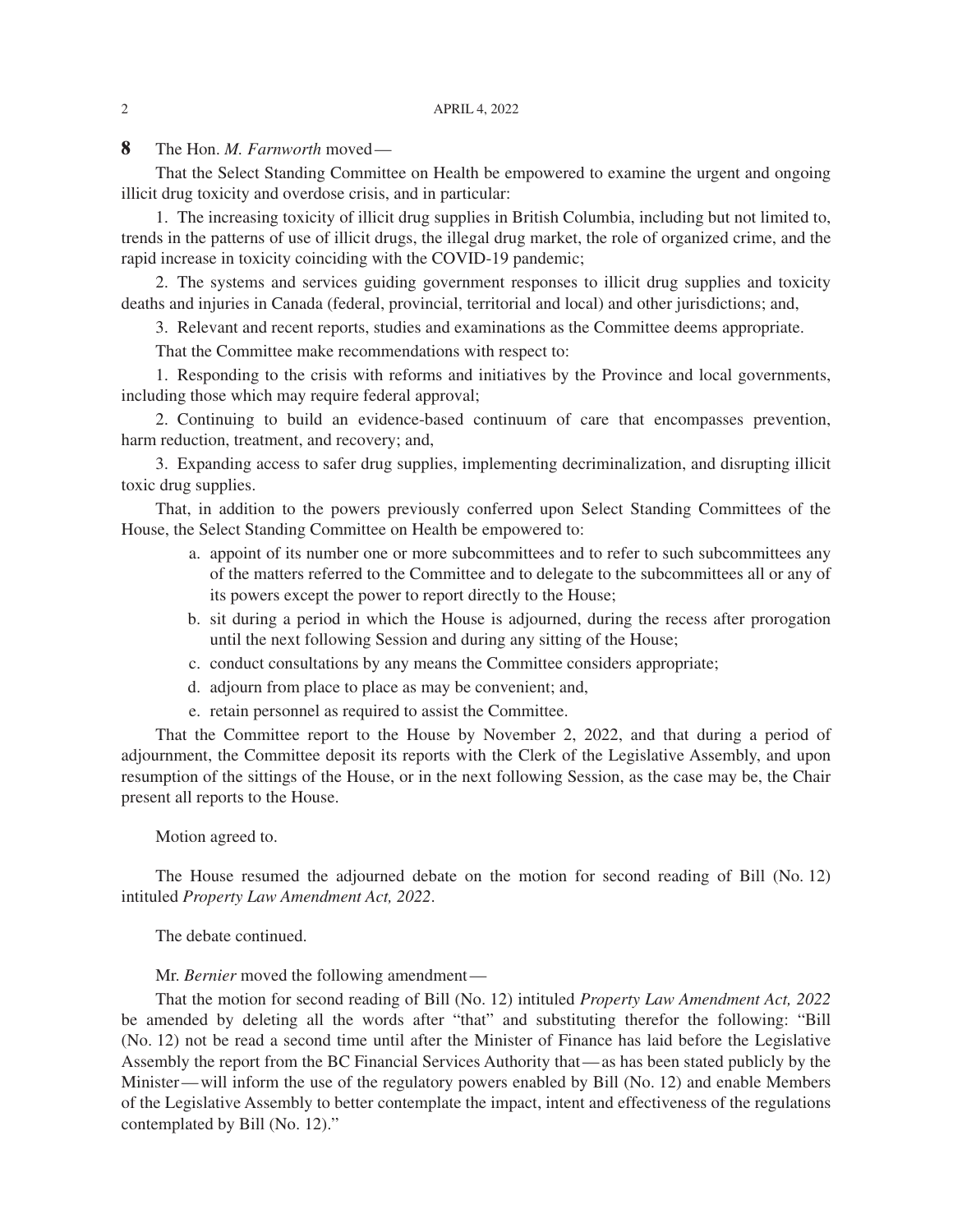The amendment on the motion for second reading of Bill (No. 12) was negatived on the following division:

| Walker<br>Russell          |                 | Eby            | <b>Brar</b> |  |
|----------------------------|-----------------|----------------|-------------|--|
| <i><b>Simons</b></i>       | <b>Starchuk</b> | Dix            | <b>Begg</b> |  |
| Popham                     | Anderson        | <b>Osborne</b> | R. Singh    |  |
| <i>Malcolmson</i>          | Donnelly        | Fleming        | D'Eith      |  |
| <b>Beare</b>               | Lore            | Chen           | <i>Sims</i> |  |
| Kahlon                     | Alexis          | Rankin         | Greene      |  |
| Kang                       | Routley         | Ralston        | Chant       |  |
| Bains                      | Whiteside       | Sharma         | Leonard     |  |
| Dean                       | Heyman          | Routledge      | Coulter     |  |
| Cullen<br>Conroy           |                 | Paddon         | Glumac      |  |
| Ma                         | Farnworth       | Sandhu         | Yao         |  |
| Chow                       | Robinson        | Elmore         | Mercier     |  |
| A. Singh                   |                 |                |             |  |
|                            |                 | $Y_{EAS} = 28$ |             |  |
| Cadieux                    | Oakes           | Kyllo          | Shypitka    |  |
| <b>Bernier</b><br>Doerkson |                 | <i>Morris</i>  | Letnick     |  |
| Milobar                    | Paton           | Kirkpatrick    | Banman      |  |
| <i>Stone</i>               | Davies          | Wat            | Ashton      |  |
| Halford                    | Sturdy          | Lee            | Tegart      |  |
| de Jong                    | Clovechok       | Merrifield     | Olsen       |  |
| Ross                       | Rustad          | <i>Stewart</i> | Furstenau   |  |

The debated resumed on the main motion.

On the motion of the Hon. *M. Farnworth*, the debate was adjourned to the next sitting of the House.

#### (In Committee— Section A)

13. *Resolved*, That a sum not exceeding \$88,820,000 be granted to Her Majesty to defray the expenses of Ministry of Agriculture and Food, Ministry Operations, to 31st March, 2023.

14. *Resolved*, That a sum not exceeding \$5,001,000 be granted to Her Majesty to defray the expenses of Ministry of Agriculture and Food, Agricultural Land Commission, to 31st March, 2023.

Section A of Committee of Supply reported the Resolutions and completion of the estimates of the Ministry of Agriculture and Food and further reported progress of the estimates of the Ministry of Advanced Education and Skills Training.

Report to be considered at the next sitting.

Committee to sit again at the next sitting.

By agreement, summary of debate of estimates passed in Section A (Ministry of Agriculture and Food) to be considered at the next sitting.

And then the House adjourned at 6.29 p.m.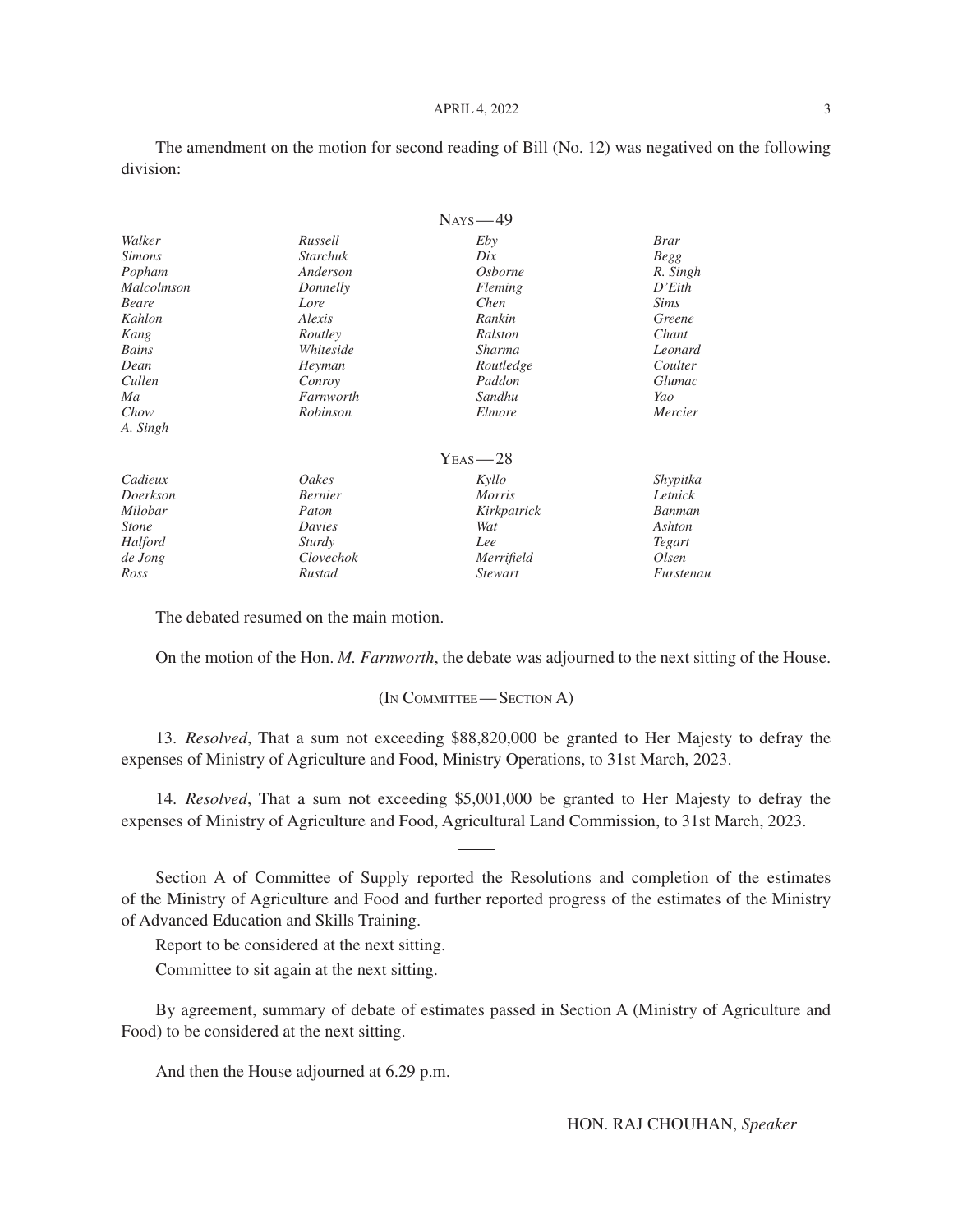# **NOTICE OF BILLS**

# **Tuesday, April 5**

Mr. *Clovechok* to introduce a Bill intituled *Name Amendment Act, 2022*.

Mr. *Clovechok* to introduce a Bill intituled *Name Amendment Act (No. 2), 2022*.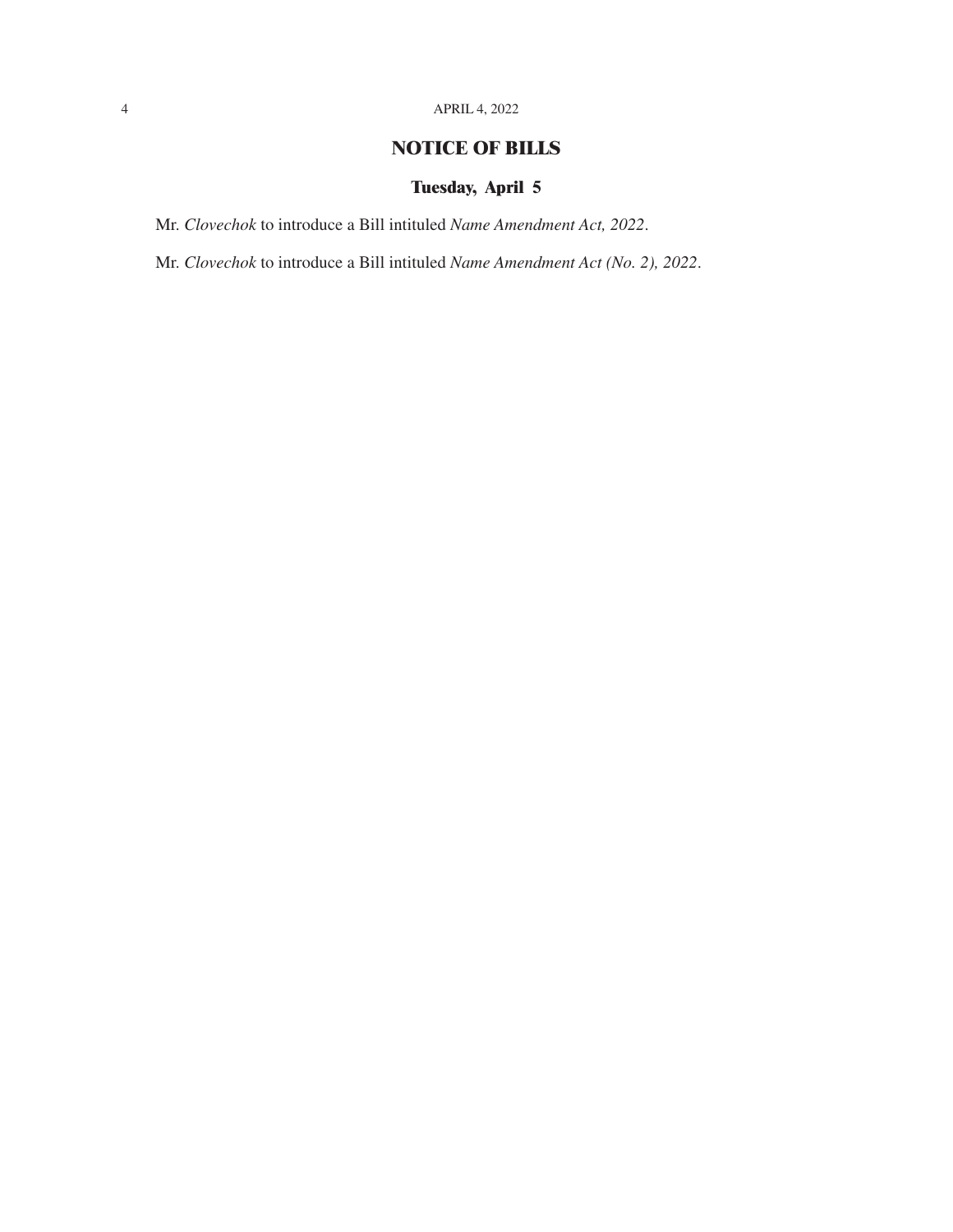| Ę        | $\blacksquare$ |
|----------|----------------|
| Č<br>ESS | ς              |
| ٢        | ∊              |

(Listing printed for convenience only) *(Listing printed for convenience only)*

| Bill<br>N⊙.     | Title                                                                                           | Member                                 | Reading<br>First      | Second<br>Reading | mittee<br>Com- | Report  | Amended | Third<br>Reading | Royal<br>Assent | S.B.C.<br>Chap.<br>No. |
|-----------------|-------------------------------------------------------------------------------------------------|----------------------------------------|-----------------------|-------------------|----------------|---------|---------|------------------|-----------------|------------------------|
|                 | <br>An Act to Ensure the Supremacy of Parliament                                                |                                        | Feb. 8                |                   |                |         |         |                  |                 |                        |
| $\mathcal{C}$   | Municipalities Enabling and Validating (No. 4)                                                  | Hon. J. Osborne                        | Feb. 9                | Feb. 10           | Feb. 15        | Feb. 15 |         | Feb. 15          | Mar. 10         |                        |
| 3               | <br>Protected Areas of British Columbia                                                         | Hon. G. Heyman                         | Feb. 10               | Feb. 14           | Feb. 15        | Feb. 15 |         | Feb. 15          | Mar. 10         | $\mathcal{L}$          |
| 4               |                                                                                                 |                                        | Feb. 14               | Feb. 17           | Mar. 7         | Mar. 7  |         | Mar. 7           | Mar. 10         | 4                      |
| n               |                                                                                                 | Hon. H. Bains                          | Feb. 16               | Feb. 17           | Mar. 3         | Mar. 3  |         | Mar. 3           | Mar. 10         | 3                      |
| ७               |                                                                                                 | Hon. S. Robinson                       | Feb. 22               | Mar. 10           |                |         |         |                  |                 |                        |
|                 |                                                                                                 | Hon. R. Fleming                        | Feb. 23               |                   |                |         |         |                  |                 |                        |
| ${}^{\circ}$    | Child and Family Support) Amendment Act, 2022<br>Attorney General Statutes (Hague Convention on |                                        | Mar. 2                | Mar. 8            | Mar. 28        | Mar. 28 |         | Mar. 28          | Mar. 31         | $\sqrt{ }$             |
| ⊝               |                                                                                                 |                                        | Mar. 2                | Mar. 8            | Mar. 29        | Mar. 29 |         | Mar. 29          | Mar. 31         | ७                      |
|                 |                                                                                                 | Hon. S. Robinson                       | Mar. 7                | Mar. 10           | Mar. 29        | Mar. 29 | Mar. 29 | Mar. 31          | Mar. 31         | O                      |
| $\mathbf{C}$    |                                                                                                 | Hon. S. Robinson                       | Mar. 28               |                   |                |         |         |                  |                 |                        |
| $\overline{13}$ |                                                                                                 | Hon. R. Fleming                        | Mar. 8                | Mar. 30           |                |         |         |                  |                 |                        |
| $\overline{4}$  |                                                                                                 | Hon. K. Conroy                         | Mar. 9                | Mar. 30           |                |         |         |                  |                 |                        |
| $\overline{17}$ | <br>Miscellaneous Statutes Amendment Act, 2022                                                  |                                        | Mar. 31               |                   |                |         |         |                  |                 |                        |
| $\frac{8}{2}$   |                                                                                                 | Hon. S. Robinson                       | Mar. 28               | Mar. 29           | Mar. 30        | Mar. 30 |         | Mar. 30          | Mar. 31         | Γ                      |
| 19              | <br>Employment Standards Amendment Act, 2022                                                    |                                        | Mar. 28               | Mar. 29           | Mar. 30        | Mar. 30 |         | Mar. 30          | Mar. 31         | ${}^{\circ}$           |
|                 |                                                                                                 |                                        | <b>MEMBERS' BILLS</b> |                   |                |         |         |                  |                 |                        |
|                 |                                                                                                 | (Listing printed for convenience only) |                       |                   |                |         |         |                  |                 |                        |
| Bill<br>Σó      | Title                                                                                           | Member                                 | Reading<br>First      | Second<br>Reading | mittee<br>Com- | Report  | Amended | Third<br>Reading | Royal<br>Assent | S.B.C.<br>Chap.<br>No. |

April 4, 2022

M 201 British Columbia Transit Amendment Act, 2022................. Mr. Sturdy ........................ Mar. 3 M 202 Equal Pay Reporting Act...................................................... Ms. Cadieux ..................... Mar. 8

M 201 British Columbia Transit Amendment Act, 2022...................

M 203 Assessment (Split Assessment Classification)

Amendment Act, 2022 ................................................... Mr. Stone.......................... Mar. 9

 $\begin{minipage}{0.9\linewidth} \begin{tabular}{l} \toprule \multicolumn{2}{c}{\textbf{0.9\linewidth}} \begin{tabular}{l} \multicolumn{2}{c}{\textbf{0.9\linewidth}} \end{tabular} \end{minipage} \end{minipage} \caption{A system of the model and the model of the model.} \label{fig:1}$ 

M 204 Crown Land Residential Lease Act, 2022............................ Mr. Sturdy ........................ Mar. 10

Mar. 10

 $\begin{minipage}{0.9\linewidth} \begin{tabular}{l} \hline \textbf{0.9\linewidth} & \textbf{0.9\linewidth} \end{tabular} \end{minipage} \begin{minipage}{0.9\linewidth} \begin{tabular}{l} \hline \textbf{1.9\linewidth} & \textbf{0.9\linewidth} \end{tabular} \end{minipage} \begin{minipage}{0.9\linewidth} \begin{tabular}{l} \hline \textbf{1.9\linewidth} & \textbf{0.9\linewidth} \end{tabular} \end{minipage} \begin{minipage}{0.9\linewidth} \end{minipage} \begin{minipage}{0.9\linewidth} \end{minipage} \begin{minipage$ 

Mr. Sturdy ....... Mr. Stone........

Mar.  $9$ 

 $\begin{minipage}{0.9\linewidth} \begin{tabular}{l} \hline \multicolumn{3}{c}{\textbf{0.9\linewidth}} \end{tabular} \end{minipage} \end{minipage} \vspace{-0.5cm}$ 

Mar.  $8$ Mar. 3

 $\begin{array}{c} \vdots \\ \vdots \\ \vdots \end{array}$ 

Mr. Sturdy ................................